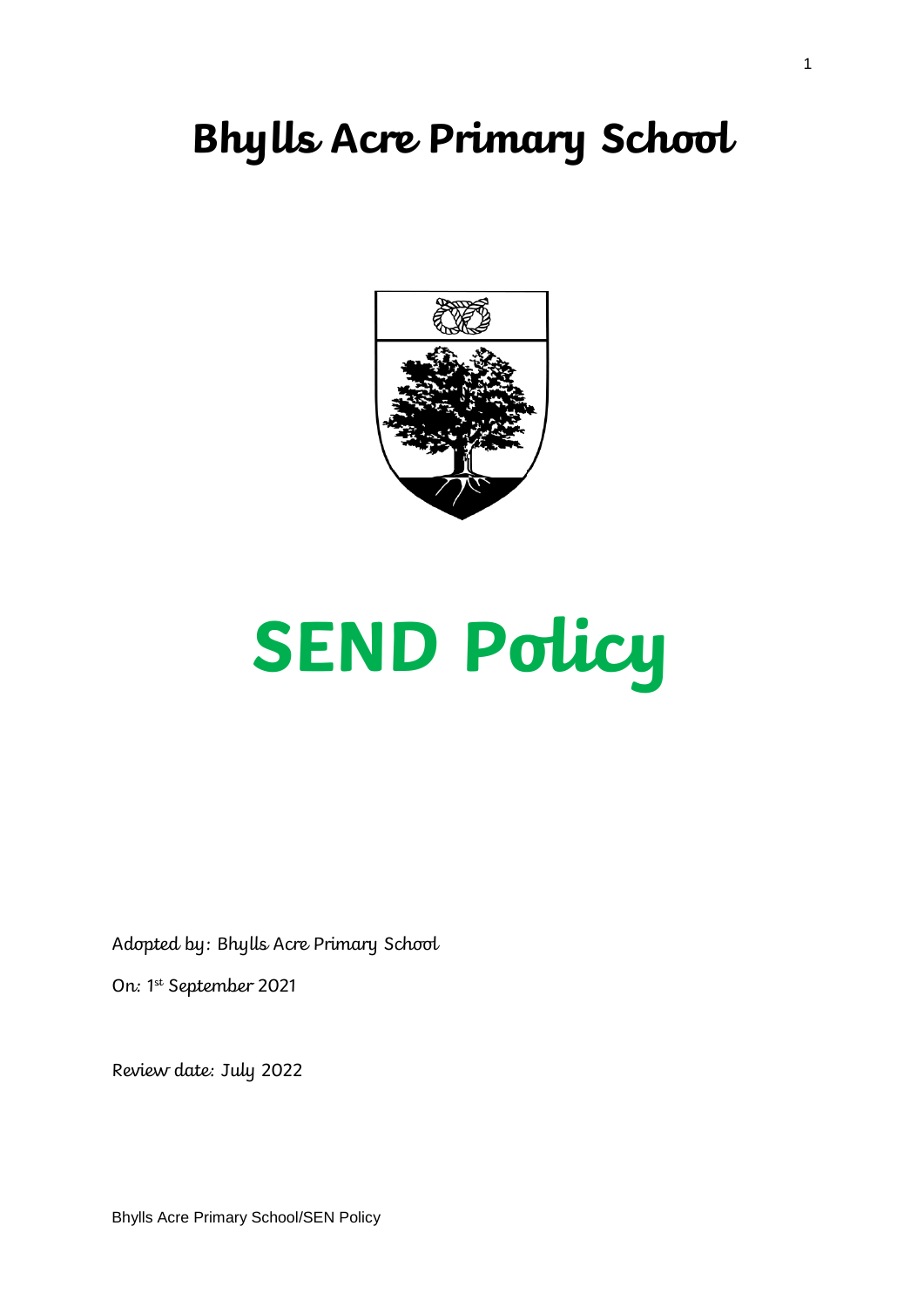# **Key amendments made to this document in (date)**

 $\bullet$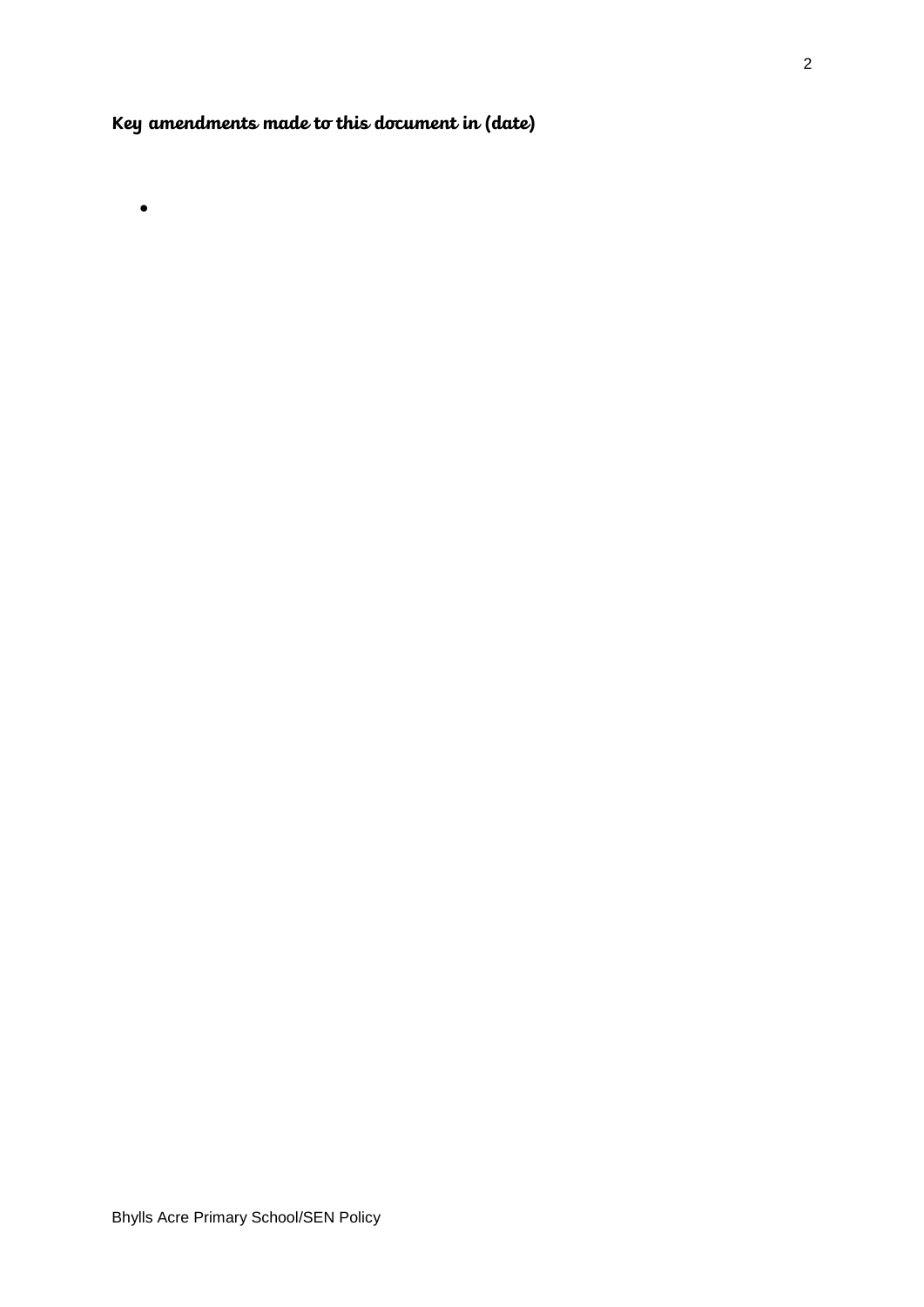# **Our Ethos**

Bhylls Acre Primary School will strive to nurture happy, confident individuals, with a passion for life-long learning, equipped with the self-motivation and courage to understand and respect our ever-changing world.

# **Aims**

Our SEND policy aims to:

- Set out how our school will support and make provision for pupils with special educational needs and disabilities (SEND)
- Explain the roles and responsibilities of everyone involved in providing for pupils with SEND

At Bhylls Acre Primary School, we aim to offer excellence and choice to all our children, with inclusive teaching of a broad and balanced curriculum, through accurate provision and support for individual learning. We have high expectations of all our children and expect that children with SEND will meet or exceed these high expectations by the removal of barriers to learning and participation. We want all of our children to feel that they are a valued part of our school community as well as creating successful and strong links to working in partnership with their families.

# **Special Educational Needs and Disability (SEND) Legislation and Guidance**

At Bhylls Acre Primary school our policy is based on the statutory Special Educational Needs and Disability (SEND) Code of Practice 2014 (0-25 years) and the following legislation:

- Part 3 of the Children and Families Act 2014, which sets out schools' responsibilities for pupils with SEN and disabilities
- The Special Educational Needs and Disability Regulations 2014, which set out schools' responsibilities for education, health and care (EHC) plans, SEN co-ordinators (SENCOs) and the SEND information report.

SEN: A pupil has SEN if they have a learning difficulty or disability which calls for special educational provision to be made for him or her.

They have a learning difficulty or disability if they have:

- A significantly greater difficulty in learning than the majority of others of the same age, or
- A disability which prevents or hinders them from making use of facilities of a kind generally provided for others of the same age in mainstream schools

Special educational provision is educational or training provision that is additional to, or different from, that made generally for other children or young people of the same age by mainstream schools.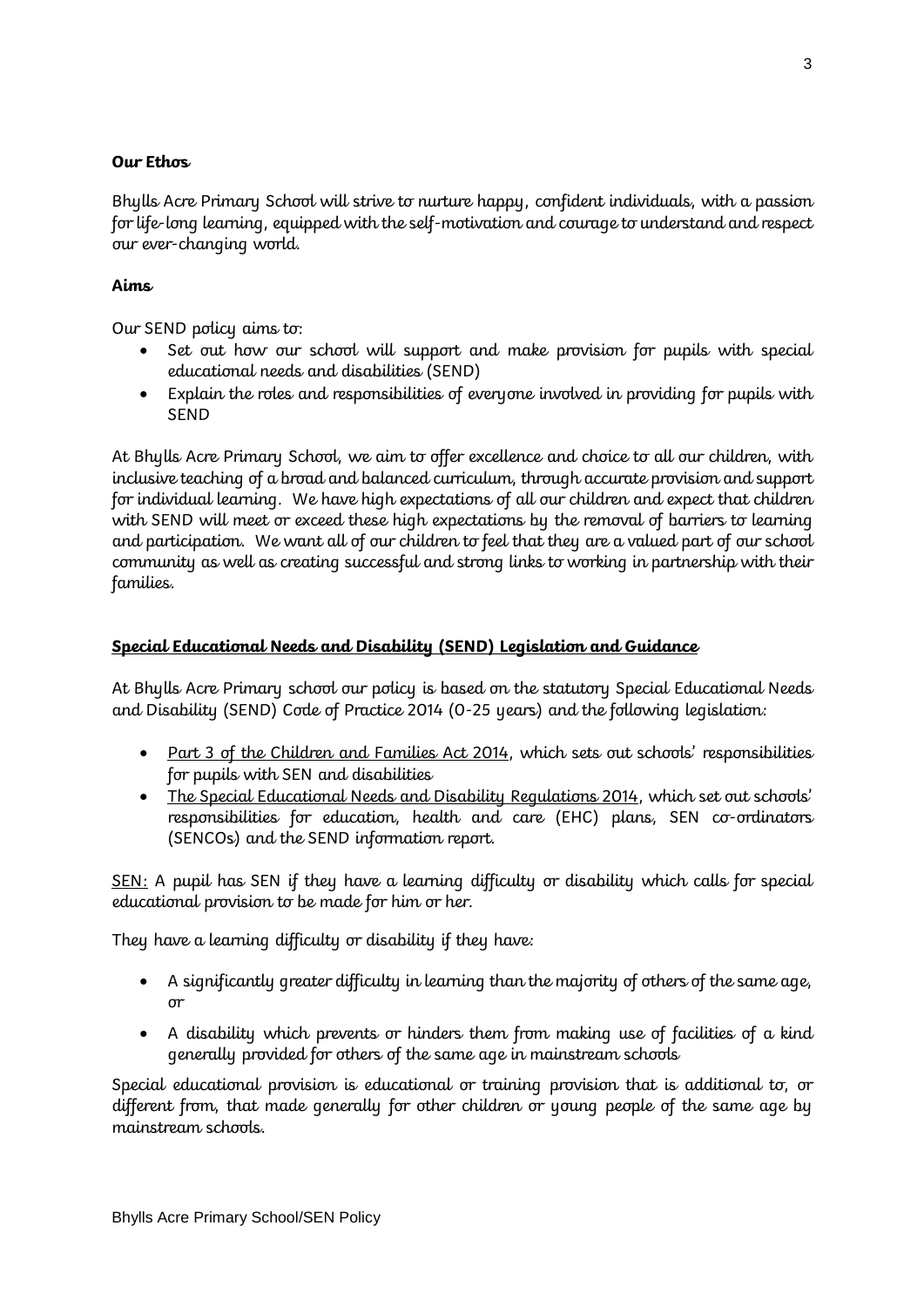# Disability:

Pupils who have SEN may have a disability. Under the Equality Act 2010 – that is '…a physical or mental impairment which has a long-term and substantial adverse effect on their ability to carry out normal day-to-day activities'.

# **Key Roles and Responsibilities**

# **SENCO - Mrs Rachel Fleming**

The SENCO will:

- Work with the headteacher and SEN governor to determine the strategic development of the SEN policy and provision in the school
- Have day-to-day responsibility for the operation of this SEN policy and the coordination of specific provision made to support individual pupils with SEN, including those who have EHC plans (Education, Health and Care Plan)
- Provide professional guidance to colleagues and work with staff, parents, and other agencies to ensure that pupils with SEN receive appropriate support and high-quality teaching
- Advise on the graduated approach to providing SEN support
- Advise on the deployment of the school's delegated budget and other resources to meet pupils' needs effectively
- Be the point of contact for external agencies, especially the local authority and its support services
- Liaise with potential next providers of education to ensure pupils and their parents are informed about options and a smooth transition is planned
- Work with the headteacher and governing board to ensure that the school meets its responsibilities under the Equality Act 2010 with regard to reasonable adjustments and access arrangements
- Ensure the school keeps the records of all pupils with SEN up to date
- Be the named designated teacher in school for looked after children (LAC)

# **SEN Governor - Mrs Amanda Bamford**

The SEN governor will:

- Help to raise awareness of SEN issues at governing board meetings
- Monitor the quality and effectiveness of SEN and disability provision within the school and update the governing board on this
- Work with the Head teacher and SENCO to determine the strategic development of the SEN policy and provision in the school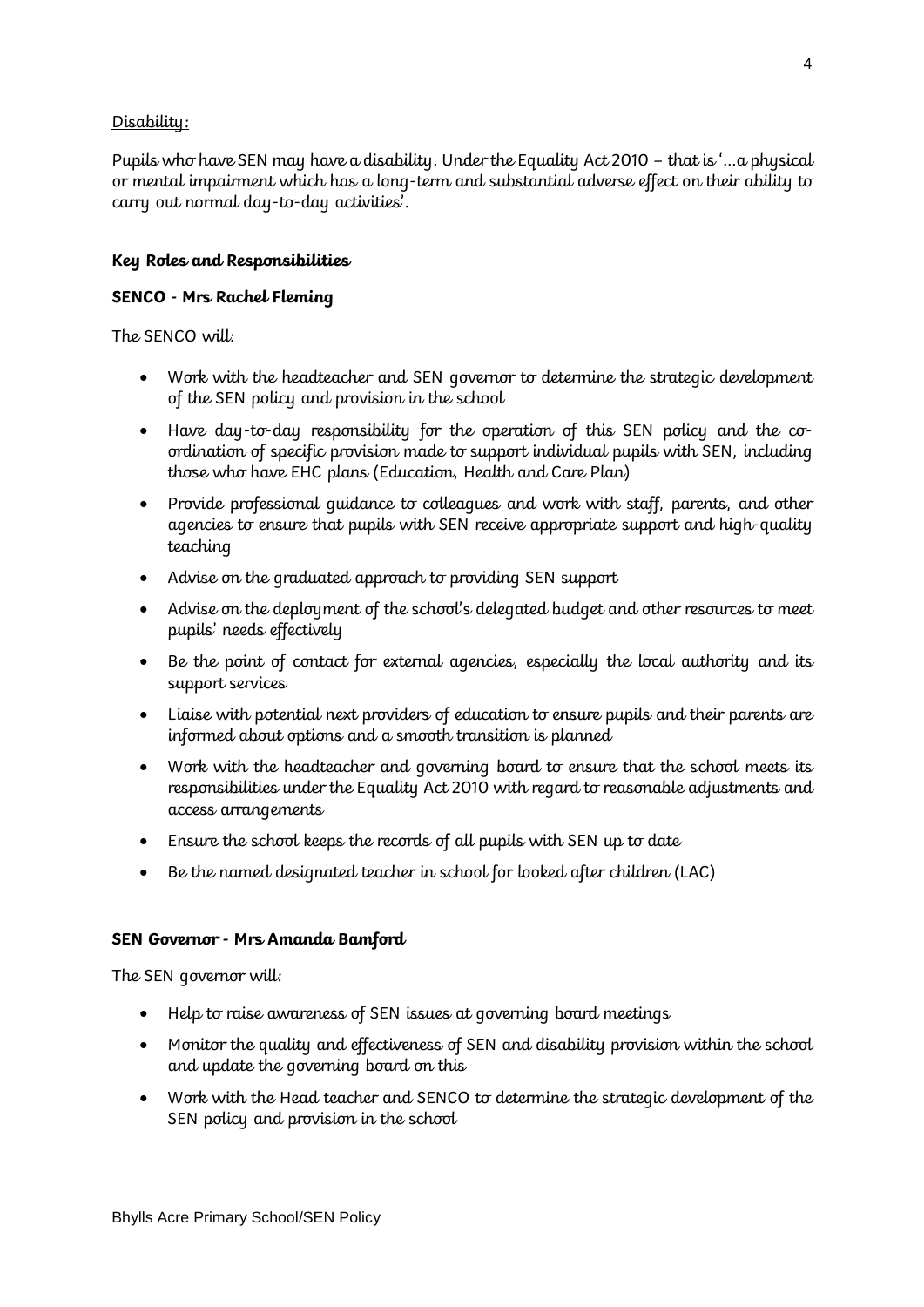# **Headteacher - Mrs Jane Woodall**

The Head teacher will:

- Work with the SENCO and SEN governor to determine the strategic development of the SEN policy and provision in the school
- Have overall responsibility for the provision and progress of learners with SEN and/or a disability

#### **Class teachers**

Each class teacher is responsible for:

- The progress and development of every pupil in their class
- Working closely with any teaching assistants or specialist staff to plan and assess the impact of support and interventions and how they can be linked to classroom teaching
- Working with the SENCO to review each pupil's progress and development and decide on any changes to provision
- Ensuring they follow this SEN policy
- Progress for SEND pupils is an integral part of teacher performance appraisal

# **The four broad areas of need**

Our school currently provides additional and/or different provision for a range of needs, including:

# **Communication and Interaction**

Children with speech, language and communication needs (SLCN) have difficulty in communicating with others. This may be because they have difficulty saying what they want to, understanding what is being said to them or they do not understand or use social rules of communication. The profile for every child with SLCN is different and their needs may change over time. They may have difficulty with one, some or all of the different aspects of speech, language or social communication at different times of their lives.

Children with Autism Spectrum Disorder (ASD), including Asperger's Syndrome and Autism, are likely to have particular difficulties with social interaction. They may also experience difficulties with language, communication and imagination, which can impact on how they relate to others.

# **Cognition and Learning**

Support for learning difficulties may be required when children and young people learn at a slower pace than their peers, even with appropriate differentiation. Learning difficulties cover a wide range of needs, including moderate learning difficulties (MLD), severe learning difficulties (SLD), where children are likely to need support in all areas of the curriculum and associated difficulties with mobility and communication, through to profound and multiple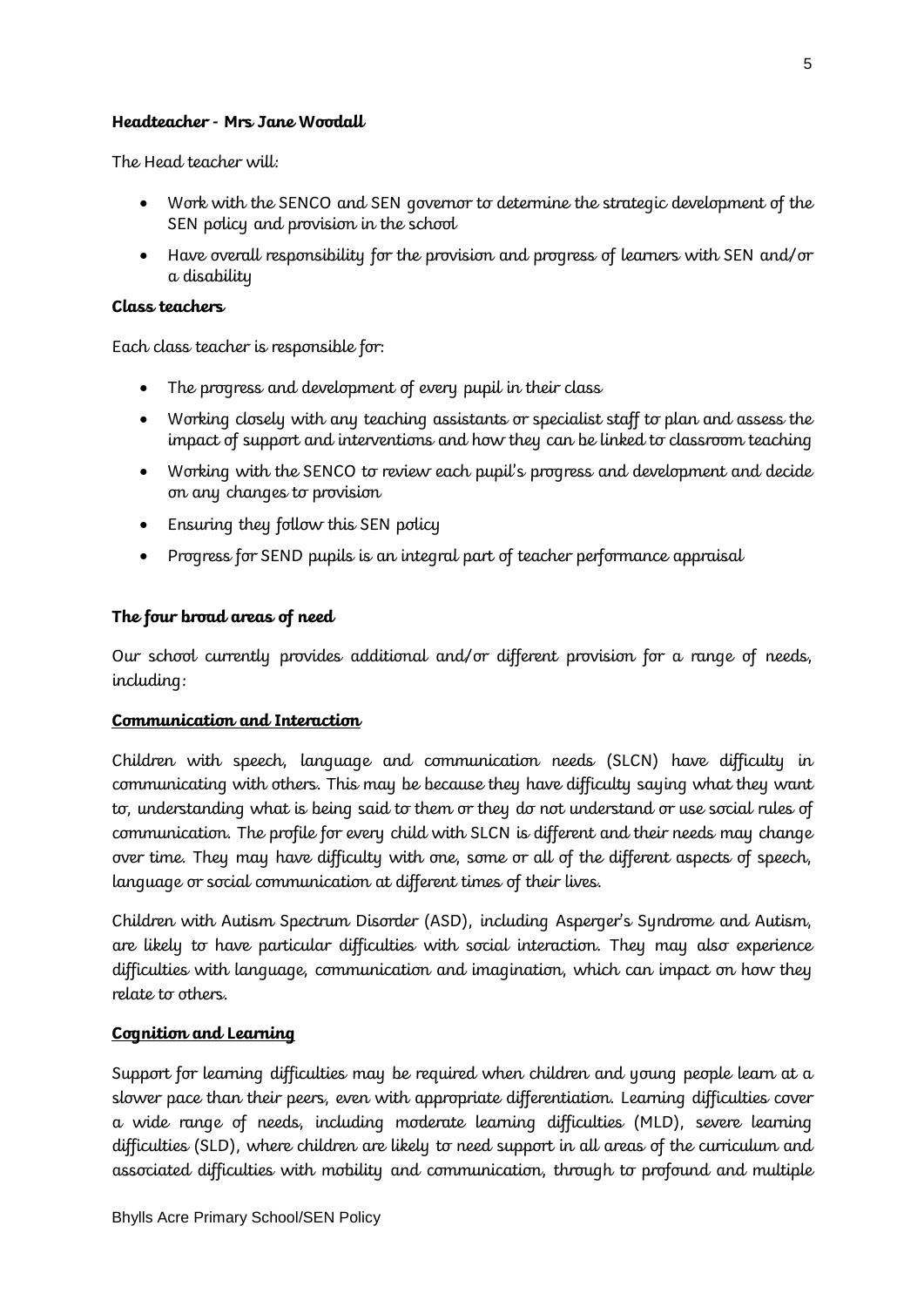learning difficulties (PMLD), where children are likely to have severe and complex learning difficulties as well as a physical disability or sensory impairment.

Specific learning difficulties (SpLD), affect one or more specific aspects of learning. This encompasses a range of conditions such as dyslexia, dyscalculia and dyspraxia.

# **Social, emotional and mental health difficulties**

Children and young people may experience a wide range of social and emotional difficulties which manifest themselves in many ways. These may include becoming withdrawn or isolated, as well as displaying challenging, disruptive or disturbing behaviour. These behaviours may reflect underlying mental health difficulties such as anxiety or depression, self-harming, substance misuse, eating disorders or physical symptoms that are medically unexplained. Other children and young people may have disorders such as attention deficit disorder (ADD), attention deficit hyperactive disorder (ADHD) or attachment disorder. School has a clear process of how any disruptive behaviour will be managed so that it does not adversely affect other pupils.

# **Sensory and/or physical needs**

Some children and young people require special educational provision because they have a disability which prevents or hinders them from making use of the educational facilities generally provided. These difficulties can be age related and may fluctuate over time. Many children and young people with vision impairment (VI), hearing impairment (HI) or a multisensory impairment (MSI) will require specialist support and/or equipment to access their learning, or habilitation support. Children and young people with an MSI have a combination of vision and hearing difficulties.

Some children and young people with a physical disability (PD) require additional ongoing support and equipment to access all the opportunities available to their peers.

# **Identifying pupils with SEN and assessing their needs**

As a school we are proactive in the early identification of children with SEN, which forms part of our whole school monitoring of children's individual progress and development. Making effective provision improves the long-term outcomes for children with SEN and ensures that the actions the school needs to make are tailored to each child's individual needs.

We will assess each pupil's current skills and levels of attainment on entry, which will build on previous settings and Key Stages, where appropriate. Class teachers will make regular assessments of progress for all pupils and identify those whose progress:

- Is significantly slower than that of their peers starting from the same baseline
- Fails to match or better the child's previous rate of progress
- Fails to close the attainment gap between the child and their peers
- Widens the attainment gap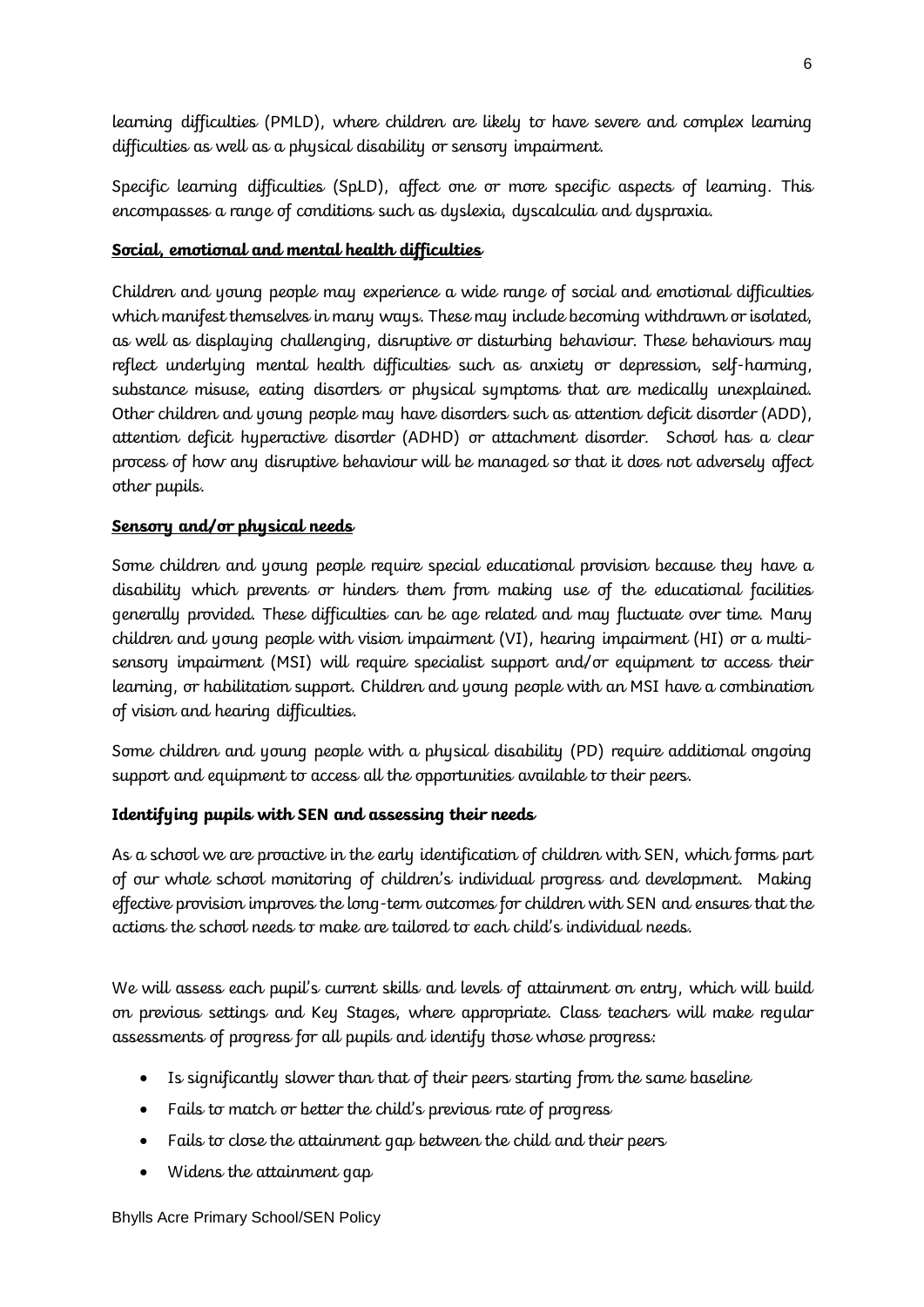This may include progress in areas other than attainment, for example, social needs.

Slow progress and low attainment will not automatically mean a pupil is recorded as having SEN.

When deciding whether special educational provision is required, we will start with the desired outcomes, including the expected progress and attainment, and the views and the wishes of the pupil and their parents. We will use this to determine the support that is needed and whether we can provide it by adapting our core offer, or whether something different or additional is needed. The purpose of identification is to work out what action the school needs to take, not to fit the pupil into a category. It is also important to identify the full range of needs, not simply the primary need of an individual pupil.

# **Assessing and reviewing pupils' progress towards outcomes**

A process of on-going teacher assessments and termly pupil progress meetings with the leadership team identifies those pupils making less than expected progress given their age and individual circumstances. The school's first response is high quality targeted teaching by the class teacher. Where progress continues to be less than expected, the class teacher will discuss their concerns with the SENCO.

In deciding whether to make special educational provision, the teacher and SENCO will begin a concern plan to carry out a clear analysis of the needs of the pupil. This will draw on:

- The teacher's assessment and experience of the pupil
- Their previous progress and attainment and behaviour
- Other teachers' assessments, where relevant
- The individual's development in comparison to their peers and national data
- The views and experience of parents
- The pupil's own views
- Advice from external support services, if relevant

If the support a pupil requires is *different from or additional to* what is ordinarily offered by the school, the child will be placed on the SEN register with a Bhylls Acre Support Plan (BASP)**.**  We will follow the graduated approach and four part cycle of assess, plan, do, review with the child/young person at the centre of the process. The BAP is a working document and is regularly updated as more begins to be understood about a child's SEN, including their response to interventions. Particular care is taken when identifying and assessing SEN for children whose first language is not English (EAL).

Where a child and family would benefit from co-ordinated support from more than one agency, an Early Help Assessment may be used to identify help required and to prevent needs from escalating.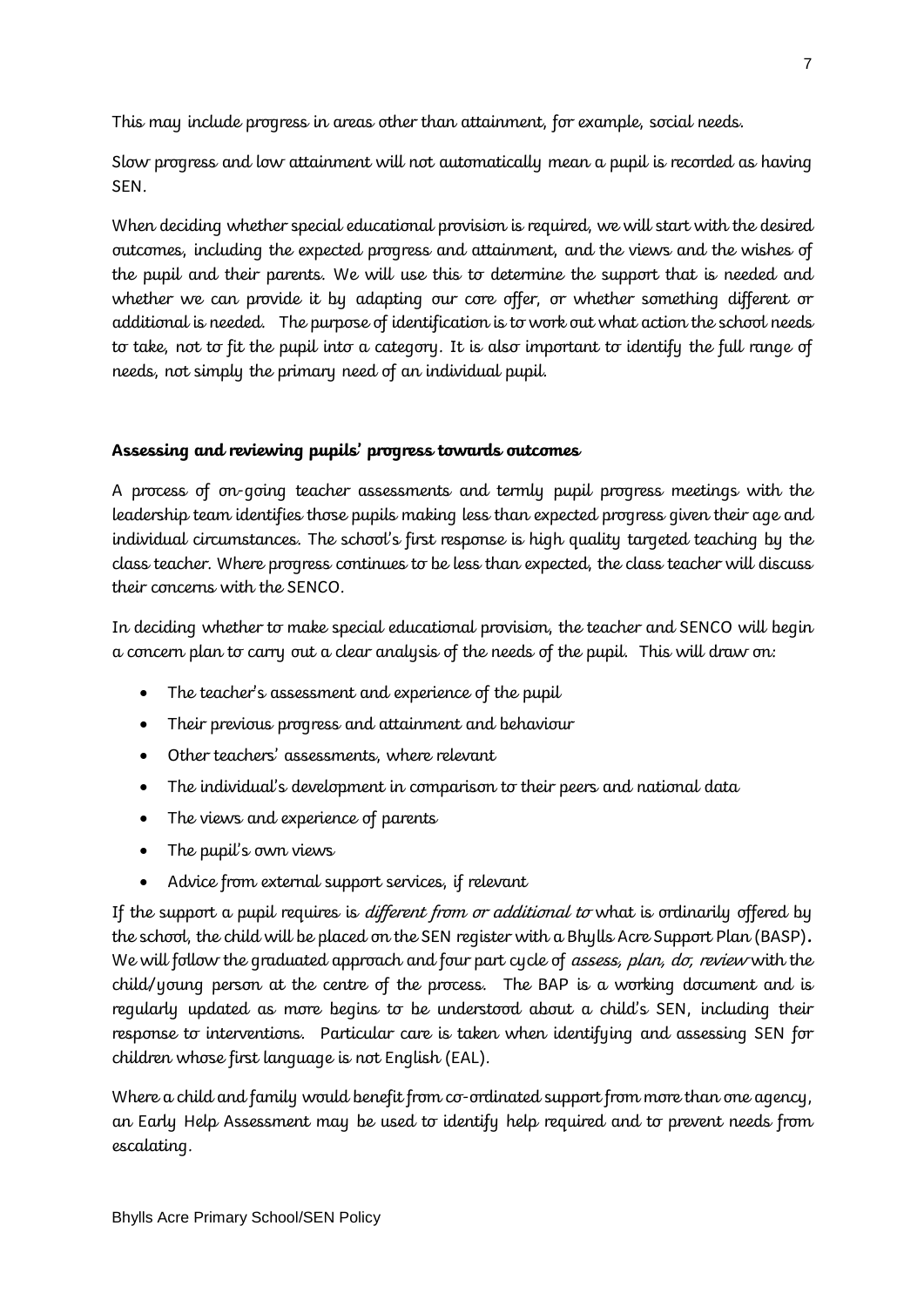#### **A Graduated Approach to SEN Support**



#### **The four part cycle:**

The four part cycle through which earlier decisions and actions are revisited, refined and revised with a growing understanding of the pupil's needs and what supports the pupil in making good progress is known as the **graduated approach.** It draws on more detailed approaches and more specialist expertise in successive cycles.

#### **Assess:**

We will ensure that we regularly assess all pupils needs so that each child's progress and development is carefully tracked compared to their peers and national expectations. We will listen to the views and experience of parents/careers and the pupil. In some cases, we will draw on assessments and guidance from other education professionals e.g. Special Educational Needs Support Service (SENIS), Educational Psychologists (EP) and from health and social services.

#### **Plan:**

Where SEN Support is required the teacher and SENCO will put together a plan outlining the adjustments, interventions and support which will be put in place for the pupil as well as the expected impact on progress and outcomes, including a date when this will be reviewed. Targets for the pupil will be shared with him/her using child friendly language and with parents/careers. All staff who work with the pupil will be made aware of the plan.

#### **Do:**

The class teacher is responsible for working with the pupil on a daily basis. There will be close liaisons with HLTAs/TAs or specialists who provide support set out in the plan and monitor progress being made. The SENCO will provide support, guidance and advice for the teacher.

#### **Review:**

The plan including the impact of the support and interventions will be reviewed termly by the teacher, SENCO, parent/career and the pupil. This will inform the planning of the next steps for a further period or where successful the removal of the pupil from SEN Support.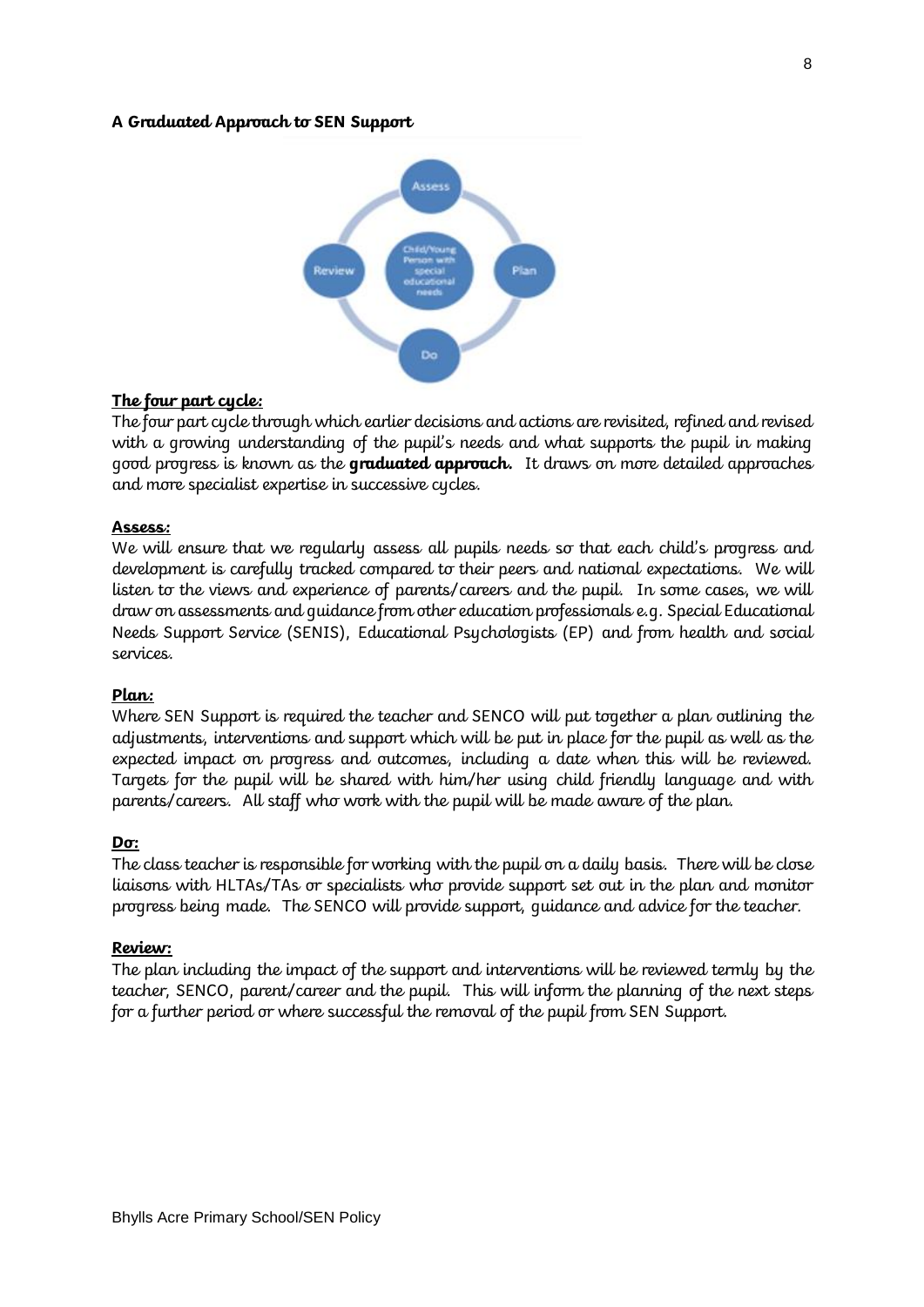# **Referral for an Education, Health and Care Plan (EHCP)**

Some children and young people may require an education, health and care needs assessment in order for the local authority to decide whether it is necessary for it to provide extra provision. This assessment is usually requested by the school but can be requested by a parent. If it is decided that the child's needs are not being met by the support that is ordinarily available, then an EHC Plan will be provided by the Special Educational Needs Assessment and Planning Service. The application for an Education, Health and Care Plan (EHCP) will combine information from a variety of sources including:

- Parents
- Teachers
- SENCO
- Social Care
- Professionals

Following on from this:

- The school and the child's parents will be involved in developing and producing the plan
- Once the EHCP has been completed and agreed, it will be kept as part of the pupil's formal record and reviewed at least annually (or more frequently if the child is under 5) by the SENCO, staff, professionals involved, parents and the pupil

# **Our approach to teaching pupils with SEN**

Each pupil with SEND is an individual and their plan is tailored to meet their particular needs. Bhylls Acre Plans (BAP) are reviewed termly with pupils and parents/careers. Teachers are responsible and accountable for the progress and development of all the pupils in their class. High quality teaching is our first step in responding to pupils who have SEN. This teaching will be differentiated for individual pupils.

SEN support provided could include:

An individual learning programme In-class support - individual or small group (Teacher or HLTA/TA) An intervention group – Read Write Inc, Mathematics, English (reading/writing) Reading support (1:1) Communication and language groups – speech and language support Social skills – interacting with others; working and playing with others Bought in support from external agencies Provision of specialist resources e.g. computer software

# **Adaptions to the curriculum and learning environment**

At Bhylls Acre we ensure our curriculum is adapted to ensure all pupils' needs are met by:

- Differentiating our curriculum to ensure all pupils are able to access it, for example, by grouping, 1:1 work, teaching style and the content of the lesson.
- Adapting our resources and staffing
- Using recommended aids, such as laptops, IPads, coloured overlays, visual timetables, coloured backgrounds and larger font sizes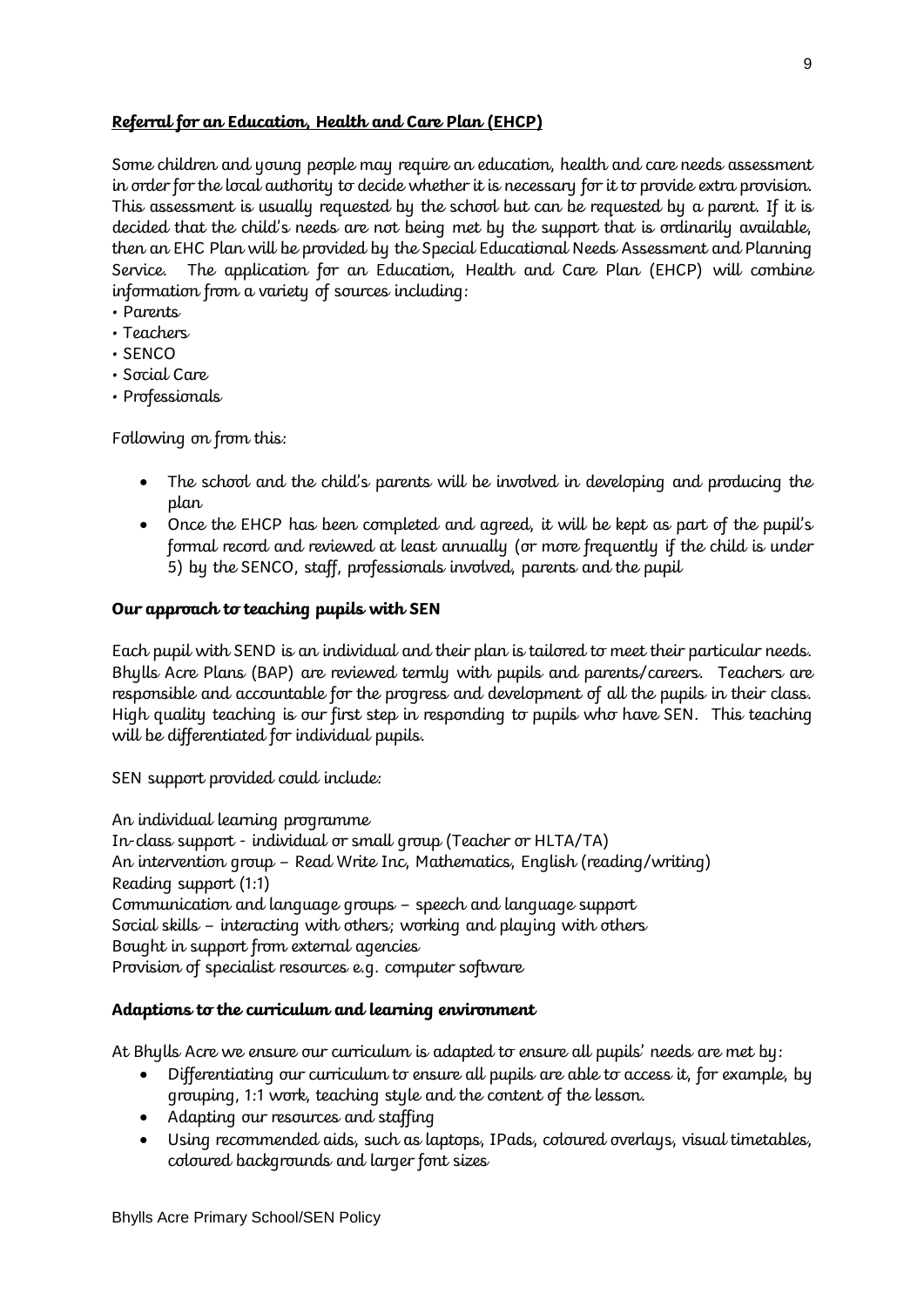- Not discriminating against disabled pupils and taking responsibility for reasonable steps to include pupils with a disability
- Making increased accessibility for disabled pupils in line with the LEA's strategic planning

Staff are aware of the distinction between the definition of a pupil with SEN and a disability. The definition of a disabled pupil under the Disability Discrimination Act is 'a pupil who has a physical or mental impairment which has a substantial and long-term adverse effect on his/her ability to carry out normal day-to-day activities'. For further details, see the Accessibility Plan which is available on the school website.

# **Expertise and training of staff**

The SENCO, Mrs Fleming, has had 4 years' experience in this role and achieved the National Award for Special Educational Needs Coordination in 2017.

Mrs Fleming is allocated  $2\frac{1}{2}$  hours a week to manage SEN provision.

In our school staff receive a range of training opportunities to reflect the needs of the children in school at a specific time. Some Staff members have received training and support in the following areas:

- Autism Awareness Training
- SENSS training and advice
- Paediatric First Aid Training
- Read Write Inc Training

# **Supporting pupils moving between phases and preparing for adulthood**

We will share information with the school, college, or other setting the pupil is moving to. The transition programme in place for pupils in Y6 provides a number of opportunities for pupils and parents to meet staff in the new school.

The annual review in Year 5 for pupils with an Education, Health and Care plan begins the process where parents are supported to make decisions regarding secondary school choice.

Children with SEN may also need additional visits that can be arranged in the summer term.

Parents will be enabled to consider options for the next phase of education and may like to take advantage of the support offered by the independent Staffordshire School Choice. Information on this service is located on the Staffordshire website [https://www.stafforshire.gov.uk/education/schoolsandcolleges/admissions/secondary/home](https://www.stafforshire.gov.uk/education/schoolsandcolleges/admissions/secondary/home.aspx) [.aspx](https://www.stafforshire.gov.uk/education/schoolsandcolleges/admissions/secondary/home.aspx)

For pupils transferring to local schools, the SENCOs of both schools will meet to discuss the needs of pupils with SEN in order to ensure a smooth transition. The records of pupils are transferred to their new school.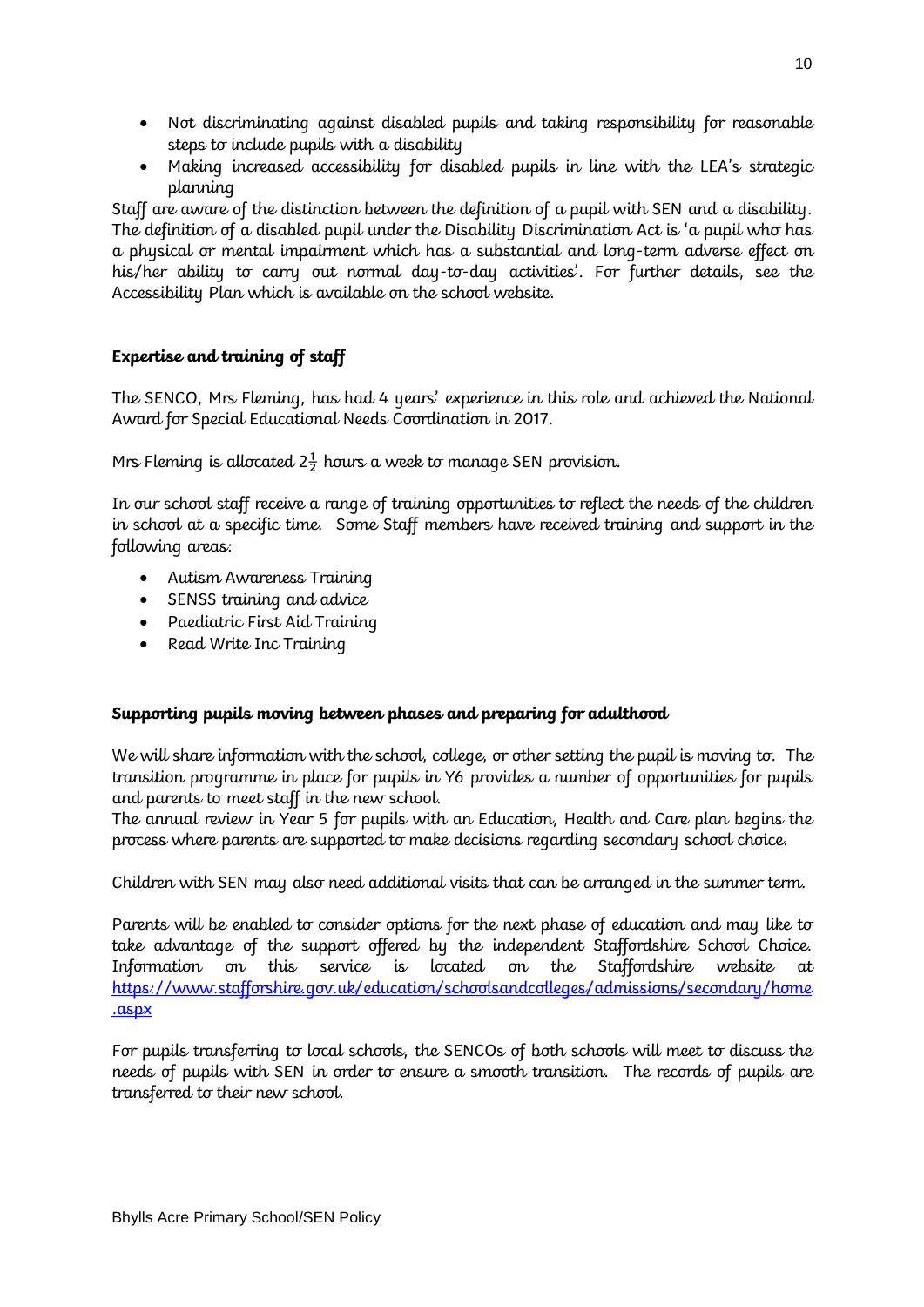# **Evaluating the effectiveness of SEN provision**

We evaluate the effectiveness of provision for pupils with SEN by:

- Reviewing pupils' individual progress towards their goals each term
- Reviewing the impact of interventions termly
- Monitoring by the SENCO
- Using provision maps to measure progress
- Holding annual reviews for pupils with EHC plans
- Using pupil voice and questionnaires

# **Enabling pupils with SEN to engage in activities available to those in the school who do not have SEN**

All of our extra-curricular activities and school visits are available to all our pupils, including our before and after-school clubs.

All pupils are encouraged to go on our residential trips in Year 2 and Year 6.

All pupils are encouraged to take part in sports day, school performances and special workshops.

# **Support for improving emotional and social development**

We provide support for pupils to improve their emotional and social development in the following ways:

- Pupils with SEN are encouraged to be part of clubs in school to promote teamwork and building social relationships/friendships
- Playground leaders are available to support pupils on the playground with games and friendships
- PSHE encourages all pupils to respect one another and to celebrate their successes
- We have a zero tolerance to bullying.

# **Working with other agencies**

If progress is still poor despite additional support, advice may be sought from external agencies, with parental agreement. Bhylls Acre Primary works with the following agencies: Special Educational Needs Support Service (SENSS) Behaviour Support Service Autism Outreach Team Hearing Impairment Team Visual Impairment Team Educational Psychology Service Physical Disability Support Service Base 25 – Counselling Wolverhampton 360 (Team around the Family – T.A.F.) Families First (South Staffordshire) Social Services School Nurse Duty Officer Staff– Attendance CAMHS (Child and Adolescent Mental Health Service)

11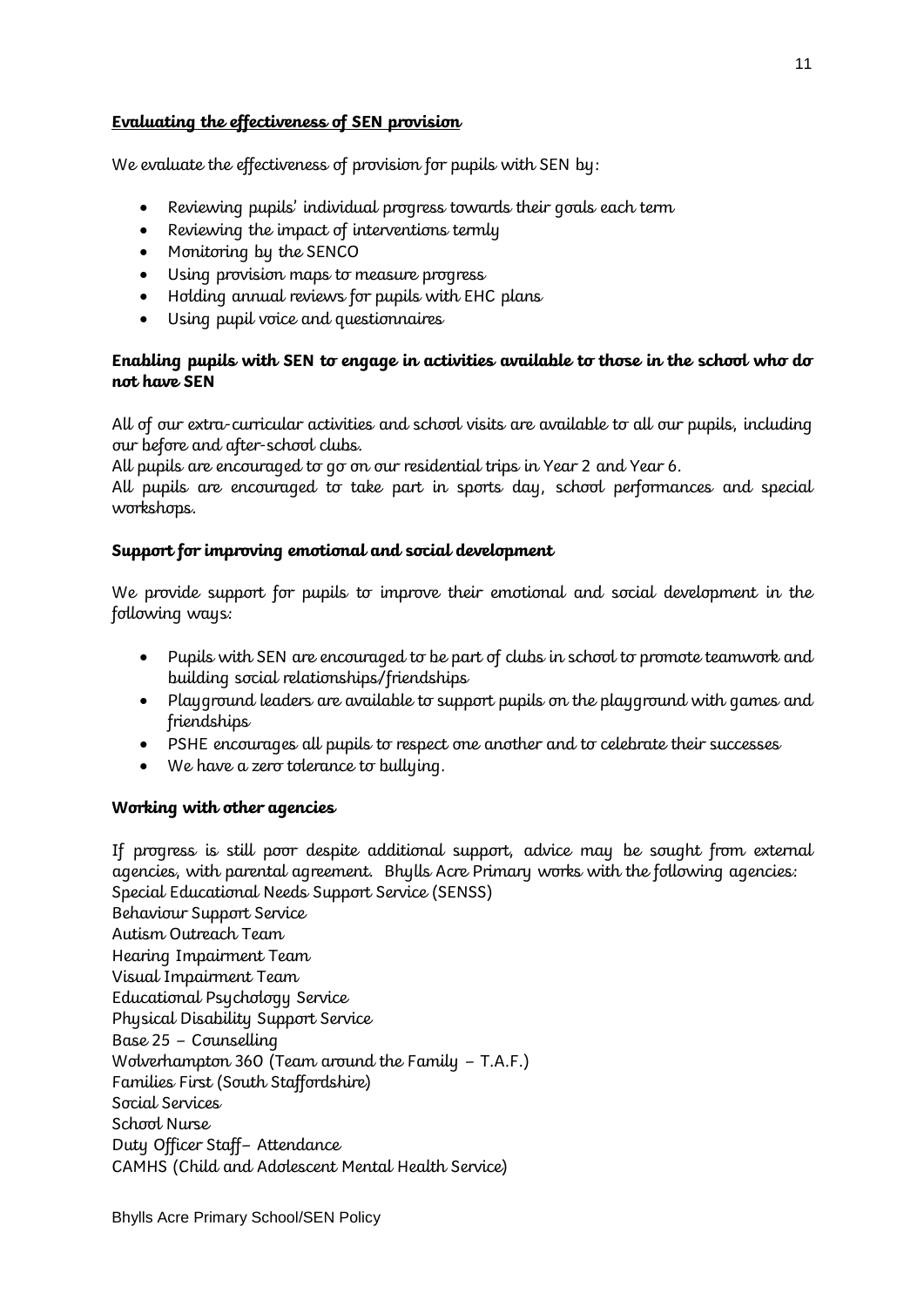#### **Concerns or complaints about SEN provision**

We urge parents/carers, with any concerns regarding SEN provision for their child in our school, to speak to us as soon as possible. In the first instance, please speak to the class teacher or the SENCO. If parents/carers feel their child's needs are still not being met they should make an appointment to see the headteacher. If concerns are still unresolved parents may wish to engage in the School's complaints procedure.

The parents of pupils with disabilities have the right to make disability discrimination claims to the first-tier SEND tribunal if they believe that our school has discriminated against their child. They can make a claim about alleged discrimination regarding:

- Exclusions
- Provision of education and associated services
- Making reasonable adjustments, including the provision of auxiliary aids and services. **Contact details of support services for parents of pupils with SEN**

# **Parent Partnership**

[http://www.staffordshire.gov.uk/education/welfareservice/SpecialEducationalNeeds/spps/ho](http://www.staffordshire.gov.uk/education/welfareservice/SpecialEducationalNeeds/spps/home.aspx) [me.aspx](http://www.staffordshire.gov.uk/education/welfareservice/SpecialEducationalNeeds/spps/home.aspx)

If you have a general enquiry, would like to speak to one of the team or a parent wanting to request information and support please telephone **01785 356921** during office hours. Alternatively email on [spps@staffordshire.gov.uk](mailto:spps@staffordshire.gov.uk)

# **Parent in The Know** newsletters

[http://www.staffordshire.gov.uk/education/welfareservice/SpecialEducationalNeeds/spps/ne](http://www.staffordshire.gov.uk/education/welfareservice/SpecialEducationalNeeds/spps/newsletter/newsletters.aspx) [wsletter/newsletters.aspx](http://www.staffordshire.gov.uk/education/welfareservice/SpecialEducationalNeeds/spps/newsletter/newsletters.aspx) 

# **Staffordshire Marketplace**

<http://helpyourself.staffordshirecares.info/kb5/staffordshire/directory/home.page>

# **The local authority local offer**

Staffordshire [Local Offer](https://www.staffordshireconnects.info/kb5/staffordshire/directory/home.page) provides information in one place for children and young people aged 0-25 with special educational needs and disabilities (SEND), their parents/carers and professionals.

The Local Offer includes information on local services to help children, young people, parents and carers make choices about the support they receive.

The Local Offer was developed with parents, carers, children and young people with special educational needs and disabilities and professionals to help ensure it meets all needs. Information and advice about services for children and young people with special educational needs and disabilities is in one place, so it is quick and easy to find.

The Children and Families Act 2014 requires each Local Authority to produce and publish a Local Offer which sets out in one place information about provision available across education,

Bhylls Acre Primary School/SEN Policy